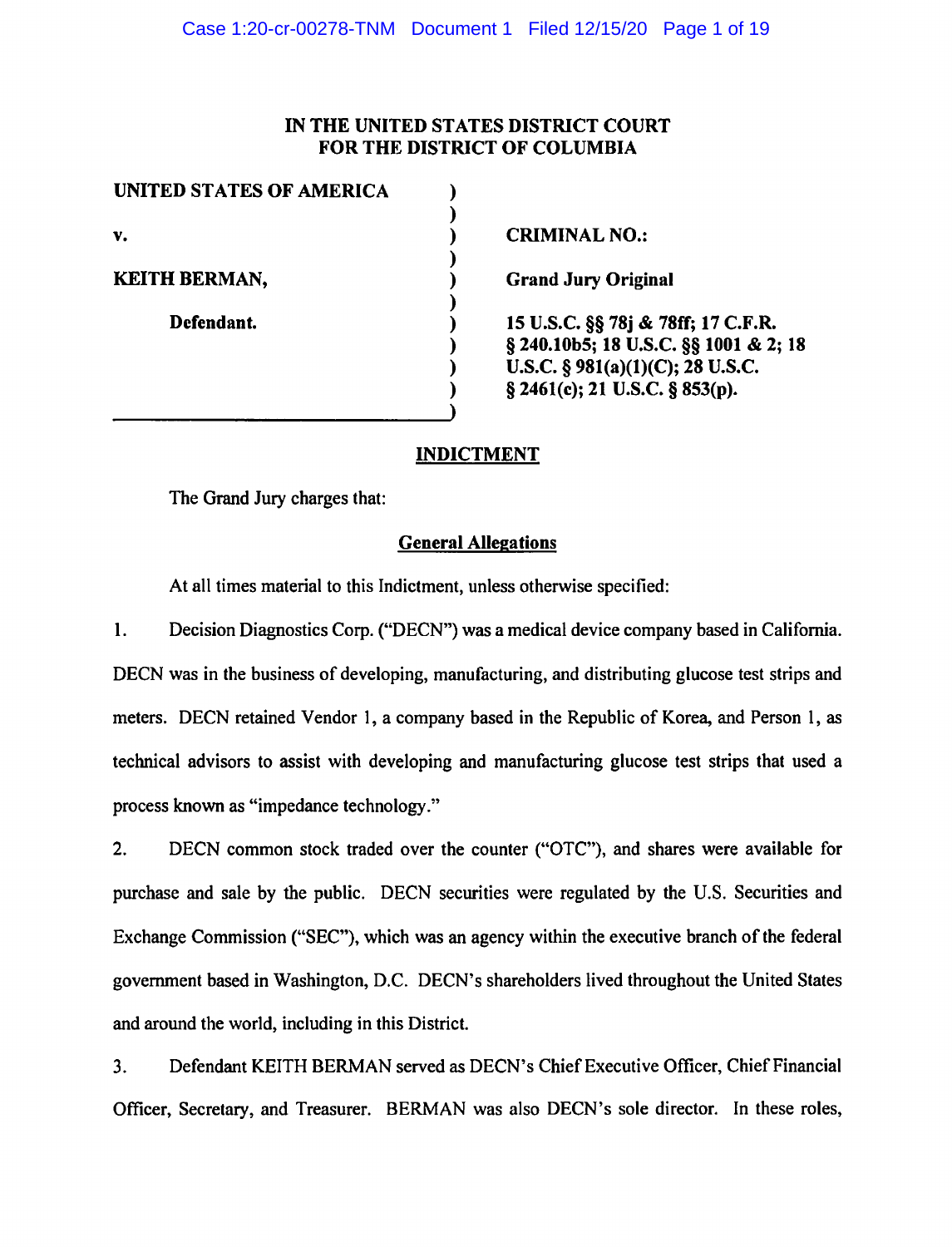#### Case 1:20-cr-00278-TNM Document 1 Filed 12/15/20 Page 2 of 19

BERMAN oversaw all aspects of DECN's business operations, and owed a fiduciary duty to DECN's shareholders.

4. BERMAN frequently used press releases as a means of communicating with the public, including actual and potential investors in DECN. BERMAN participated in drafting and approved all of the press releases issued on behalf of DECN. BERMAN transmitted DECN press releases to the public via the Internet, including to actual and potential investors in this District, using means and instrumentalities of interstate commerce.

5. In late 2019, COVID-19 was first detected in Wuhan, China, and has since spread systematically across the world. As a result of the spread of COVID-19 to and within the United States, on January 31, 2020, the Secretary of Health and Human Services declared a national public health emergency, and, on March 13, 2020, the President of the United States issued Proclamation 9994 declaring a national emergency beginning on March 1, 2020. *See* 85 Fed. Reg. 15,337. During the first months of the pandemic, there was a shortage of adequate testing capability, spurring significant demand for quick and affordable testing solutions. In response, governments, companies, and other entities began searching for workable COVID-19 tests that could be deployed to test individuals and prevent the spread of the virus, making the manufacture and sales of a workable testing product a highly lucrative business opportunity. The U.S. Food and Drug Administration ("FDA"), which was the United States' primary regulator of medical devices, began considering applications for "emergency use authorization" ("EUA") to allow rapid expansion of testing.

## **DECN's Precarious Financial Condition**

6. While serving as DECN's CEO and director, BERMAN repeatedly represented that he "has not received any form of cash compensation as a result of our limited cash flow." BERMAN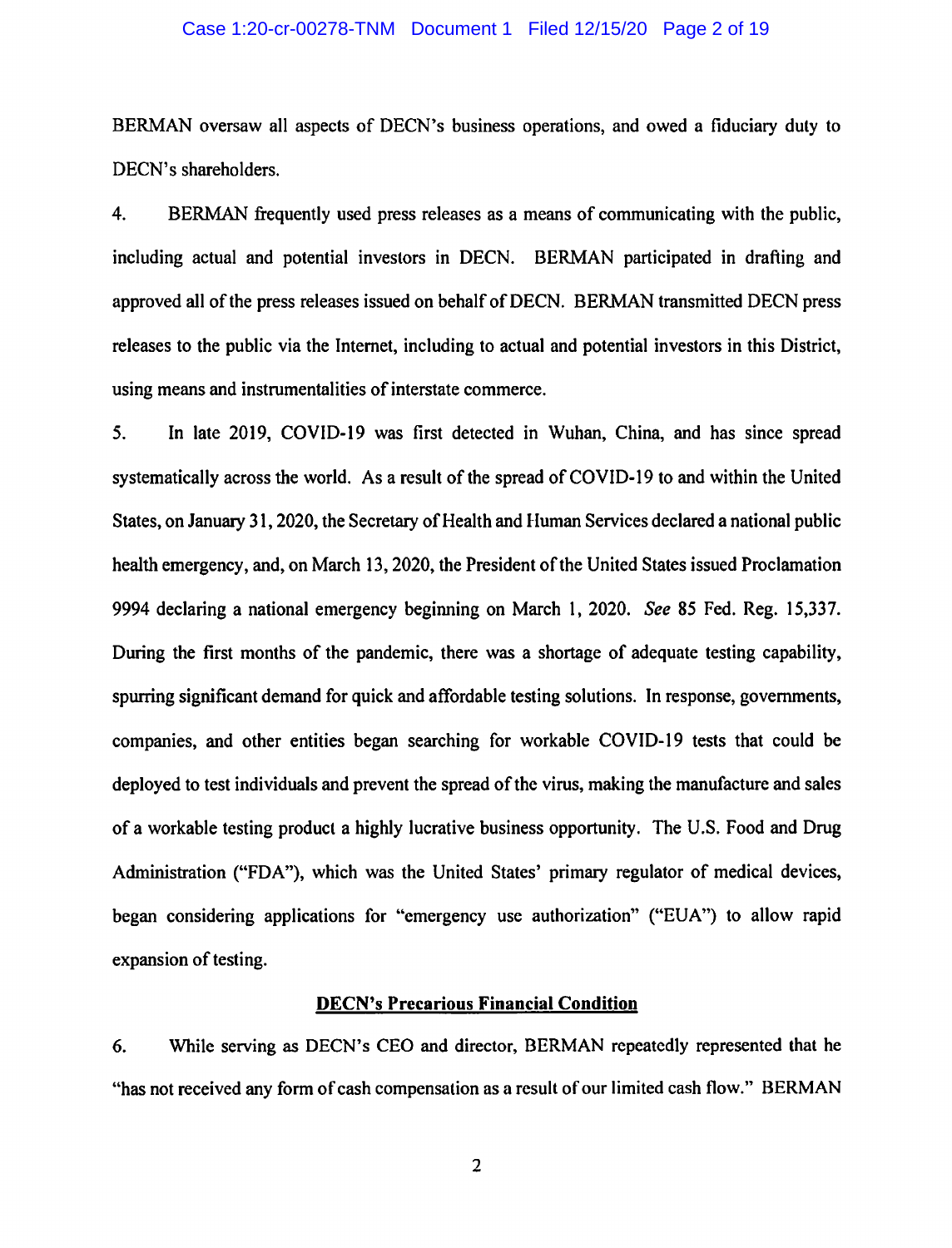#### Case 1:20-cr-00278-TNM Document 1 Filed 12/15/20 Page 3 of 19

made these representations to investors in periodic filings and disclosures made public on the OTC Markets Group Inc. ("OTC Markets") website and elsewhere.

7. BERMAN's representations to the public about his own compensation were materially false and misleading. In recent years, BERMAN misappropriated hundreds of thousands of dollars in DECN funds for his own personal use and benefit.

8. For example, in 2019 and 2020 alone, BERMAN used over \$360,000 in DECN company funds to pay to chat live on webcams with individuals living in foreign countries. BERMAN did not disclose this use of company funds to investors.

9. In early 2020, BERMAN and DECN were experiencing financial difficulties. On or about March 3, 2020, BERMAN stated in an email that "my personal situation is perilous." BERMAN further elaborated on DECN's poor financial condition, stating that "I am letting three more people go Friday."

10. In or around March 2020, BERMAN discussed his plan to use the COVID-19 crisis as an opportunity to increase DECN's value and address DECN's financial issues. On or about March 3, 2020, BERMAN stated in an email that "This will work out. I did something yesterday that worked. I am doubling down today. If this continues to work money will not be a problem for a long time."

11. On or about March 5, 2020, BERMAN wrote an email in which he stated "We have a lot at stake here. I am not just trying to raise money to pay [Vendor 1 ], but we need a new story and this coronavirus through impedance is the story that will allow me to raise millions."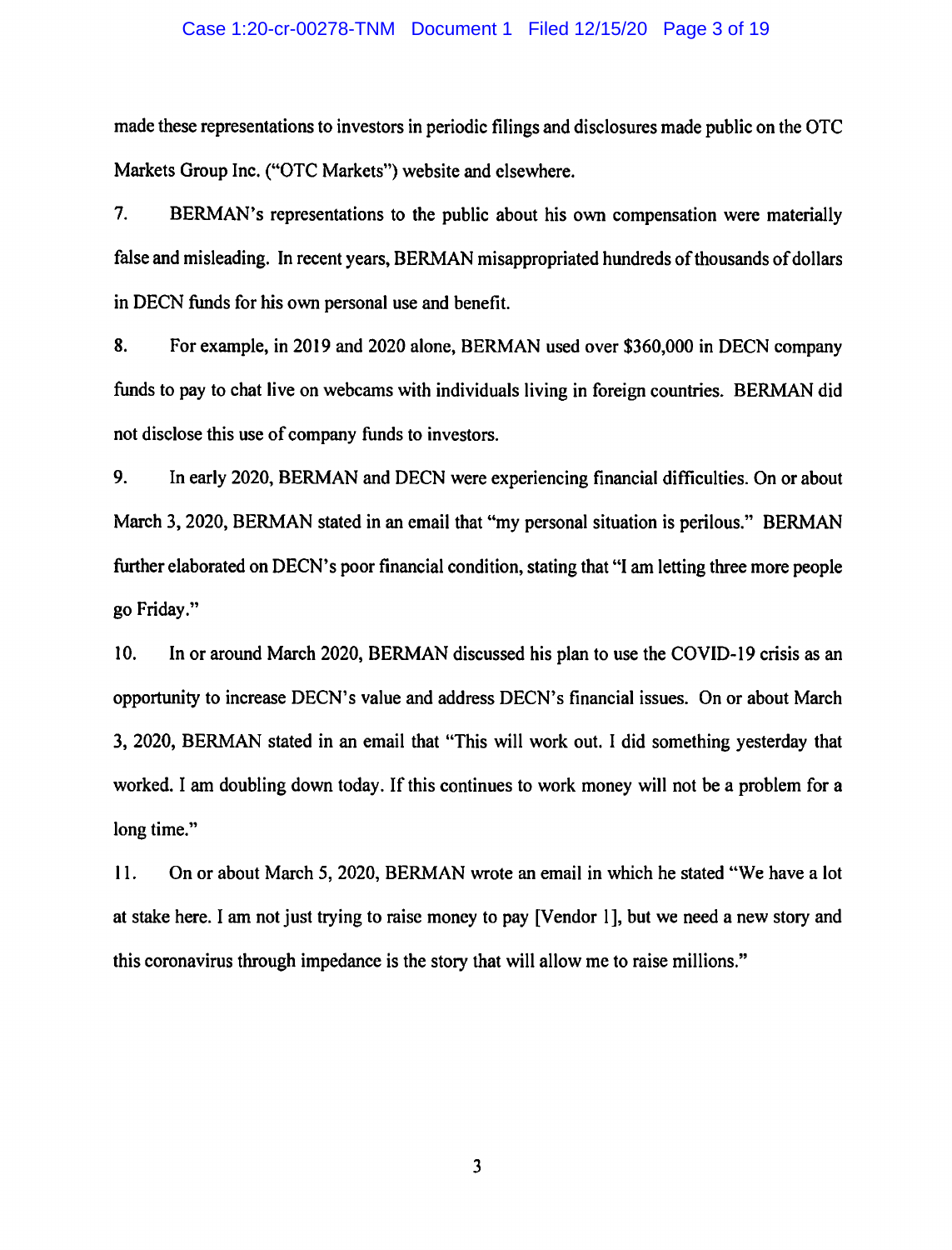# **The Scheme to Defraud DECN Investors**

# Purpose of the Scheme

12. It was the purpose of the scheme for BERMAN to artificially increase and maintain the share price ofDECN securities to enrich himself through access to additional corporate funds and compensation by: (a) making materially false and misleading public statements related to DECN's purported COVID-19 test; (b) concealing the true facts about DECN's purported COVID-19 test; (c) diverting the proceeds of the scheme for his personal use and benefit; and (d) concealing the scheme from regulators, law enforcement, and the investing public.

## Manner and Means of the Scheme to Defraud

13. In furtherance of the scheme, BERMAN used the following manner and means, among others:

- a. BERMAN made, and caused to be made, materially false and misleading public statements about, among other subjects: (i) DECN's development of a test capable of detecting COVID-19 in a sample of blood; (ii) DECN's application to the FDA for EUA of a test capable of detecting COVID-19 in a sample of blood; (iii) DECN's business and operations; and (iv) BERMAN's use of DECN's corporate funds.
- b. BERMAN authored, reviewed, approved, issued, and distributed to the public, via the Internet, press releases and periodic filings and disclosures containing materially false and misleading statements about DECN, in order to artificially increase and maintain the share price of DECN securities;
- c. BERMAN used an alias to post positive messages about DECN's business and operations on investor message boards, in order to artificially increase and maintain the share price of DECN securities;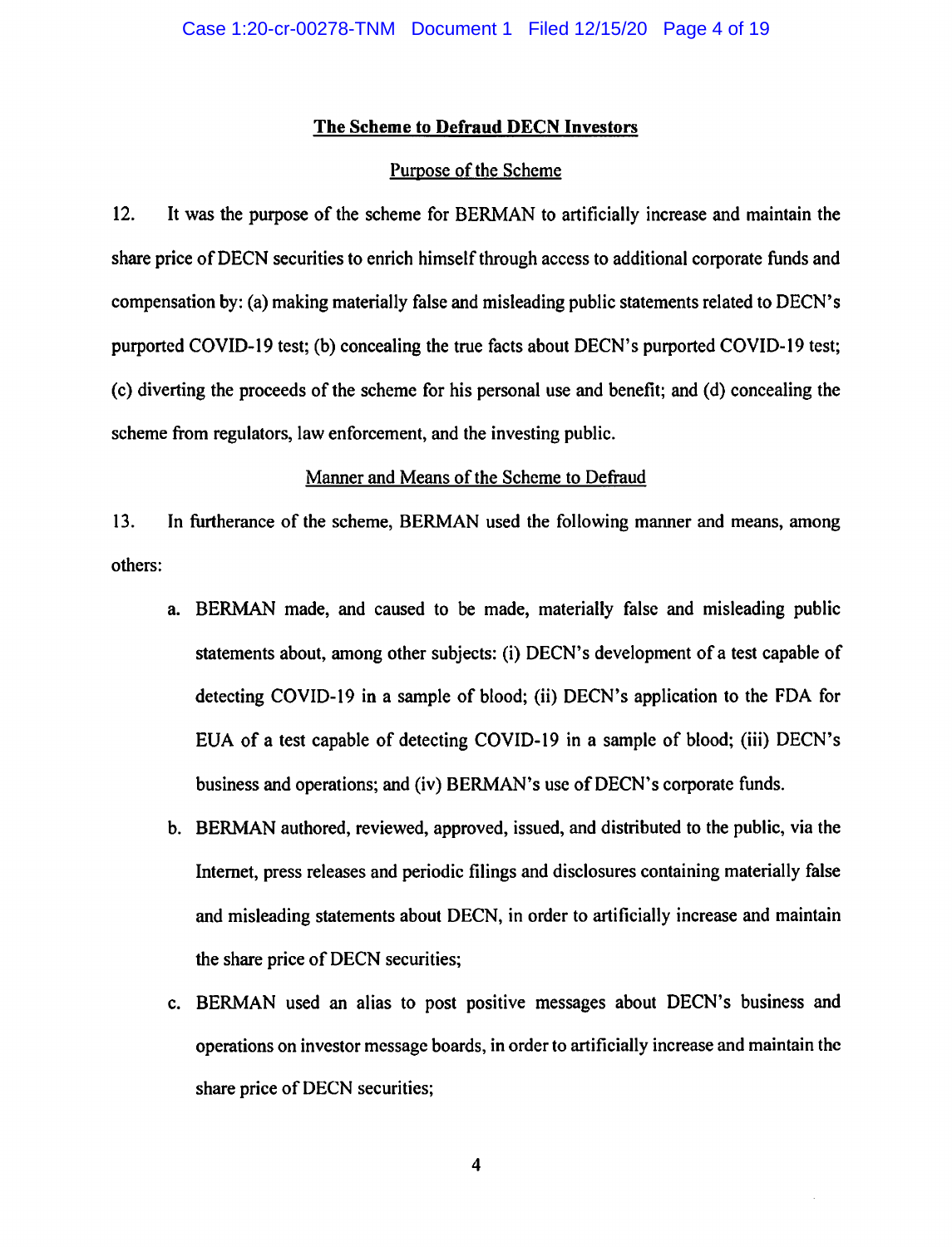- d. BERMAN used an alias to post messages on investor message boards refuting allegations that BERMAN had made false and misleading public statements about DECN's business and operations and BERMAN's use of corporate funds, and otherwise making lulling statements to actual and potential investors in DECN securities;
- e. BERMAN made false statements to the SEC and federal law enforcement concealing his use of an alias to post messages in investor message boards;
- f. BERMAN concealed and disguised his involvement in drafting a series of purportedly independent shareholder letters calling for the SEC to terminate its trading suspension ofDECN common stock and end its investigation of BERMAN and DECN; and
- g. BERMAN made false statements to federal law enforcement concealing his involvement in drafting the purportedly independent shareholder letters.

# Acts in Furtherance of the Scheme to Defraud

# *BERMAN's Materially False and Misleading Public Statements About the Viability of the COVID-19 Blood Test*

14. As the effects of the COVID-19 pandemic began to be felt in the United States and many patients faced difficulty obtaining access to COVID-19 testing, BERMAN used the COVID-19 pandemic as an opportunity to capitalize on the public health crisis to personally benefit himself and DECN. On or about February 29, 2020, BERMAN emailed Vendor I to ask whether it was "theoretically possible" to use the impedance technology that DECN used in glucose tests in order to test for COVID-19 in blood or saliva. Vendor 1 responded that while it could be "theoretically possible" to use impedance technology to detect a virus, Vendor 1 did not know whether impedance technology could be used to detect COVID-19 in blood or saliva.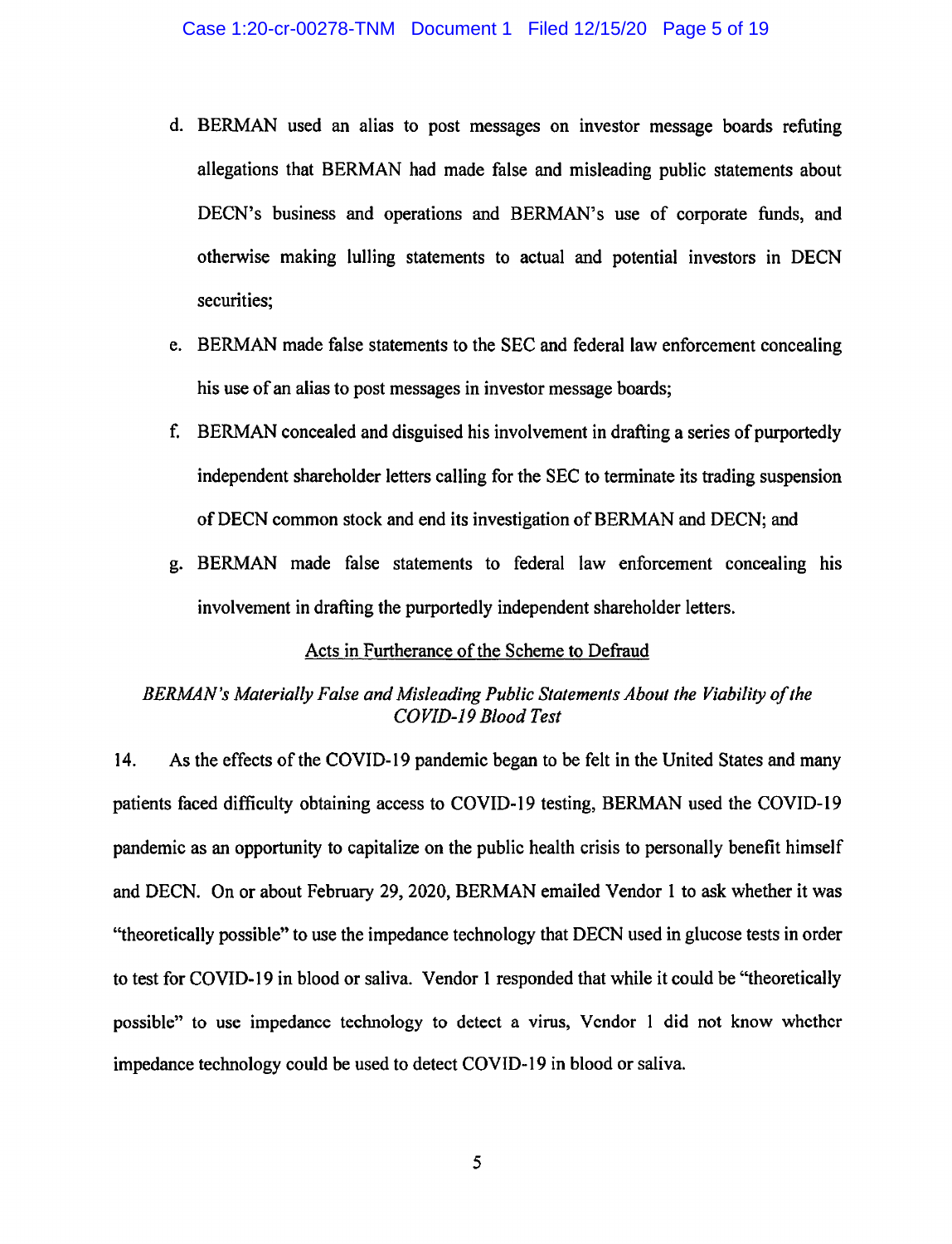#### Case 1:20-cr-00278-TNM Document 1 Filed 12/15/20 Page 6 of 19

15. On or about March 2, 2020, BERMAN emailed Person 1 and falsely stated that Vendor 1 believed it could use an impedance test to detect COVID-19 in blood. Person 1 expressed skepticism and asked BERMAN how Vendor I planned to develop such a test. BERMAN responded that it "[b]eats me how the Koreans plan to do this."

16. On or about March 3 and 4, 2020, BERMAN issued two press releases introducing DECN's "new screening methodology" for COVID-19, which he characterized as a "breakthrough." BERMAN stated that DECN had "developed a Coronavirus screening method," and that DECN had "the technology perfected which will take months off of the development schedule." BERMAN further represented that the test provided a positive or negative result in 15 seconds based on a small finger prick blood sample, and that, in addition, the test provided a probability statistic that allows the user to determine the likelihood that the result is a false positive or a false negative. BERMAN also claimed "government fast track and waivers [sic] begun" and that the test kits would be "commercial ready in summer 2020."

17. The statements in these press releases were materially false and misleading, as BERMAN well knew. DECN did not at that time have a COVID-19 test, did not know whether BERMAN's purported impedance method would actually be able to detect COVID-19, had not validated the accuracy of the impedance method for detecting COVID-19, and did not have a product that could test for COVID-19 using a blood sample, much less one that would accurately test for COVID-19 in less than 15 seconds; indeed, BERMAN's technical advisors had expressed doubt as to the viability of such a product. Further, DECN had taken no steps towards obtaining any government approvals or waivers for a COVID-19 test that would be required for a COVID-19 test kit to be "commercial ready in summer 2020."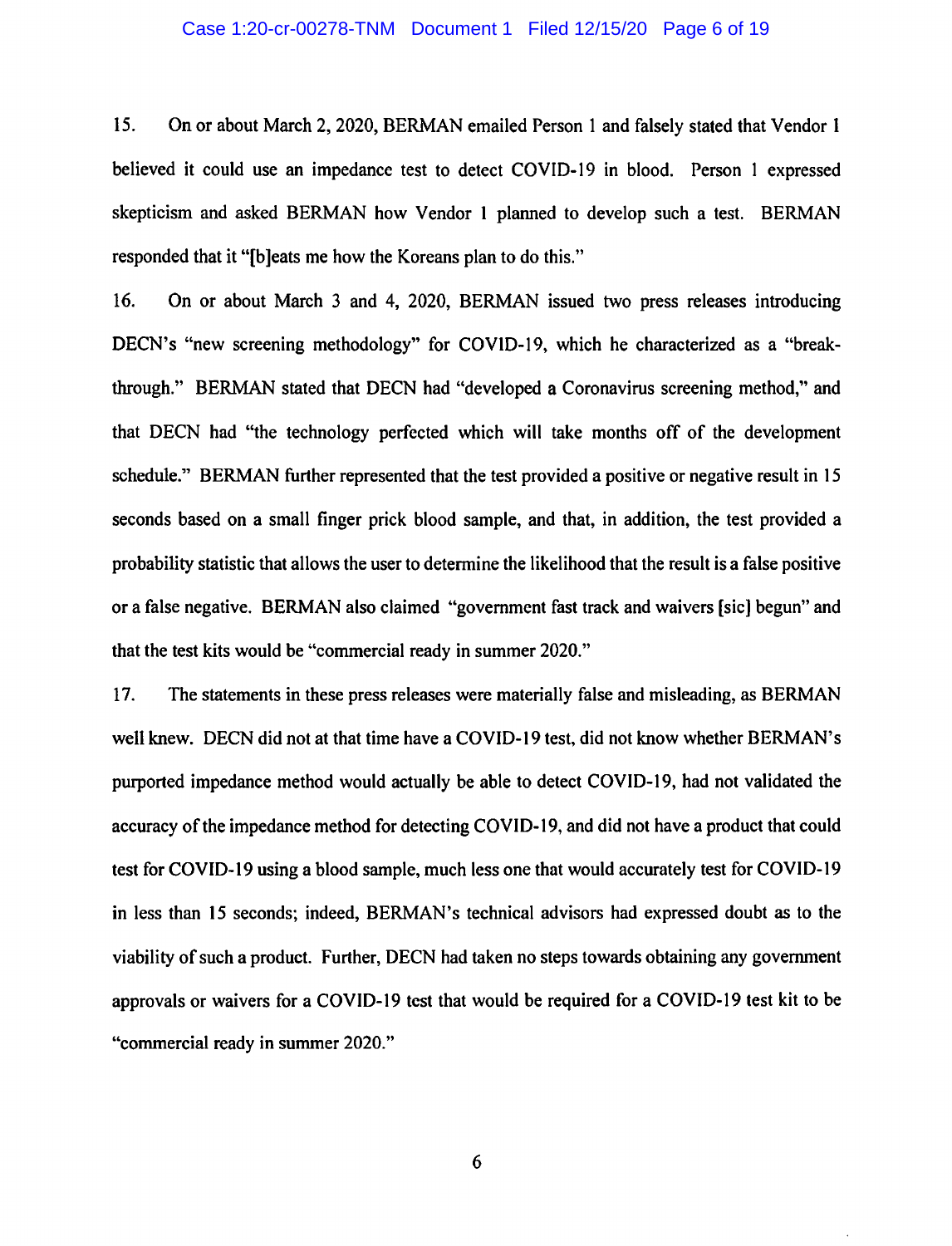#### Case 1:20-cr-00278-TNM Document 1 Filed 12/15/20 Page 7 of 19

18. Throughout March 2020, BERMAN and DECN continued to issue materially misleading press releases regarding the purported DECN COVID-19 blood test, including to falsely represent that DECN was making significant progress toward bringing the product to market and would be ready to manufacture and sell hundreds of millions of units in the first year. BERMAN issued nine press releases in March 2020, and filed the company's annual report and accompanying disclosures on or about March 30, 2020. During this period, Vendor 1 repeatedly informed BERMAN that his proposed impedance method for detecting COVID-19 was unlikely to be scientifically workable.

19. On or about March 18, 2020, BERMAN issued a press release in which he falsely represented that Vendor 1 had successfully validated a test that used impedance technology to detect coronavirus in a blood sample. This press release was materially false and misleading because Vendor I had not validated such a test.

20. On or about March 22, 2020, Vendor 1 informed BERMAN that it had concluded it could not use impedance technology to test blood for COVID-19. Vendor I informed BERMAN that his proposed methodology was flawed because it could not actually detect COVID-19 in a blood sample, let alone distinguish COVID-19 from other viruses. BERMAN did not disclose these material facts to the market or correct DECN's prior materially false and misleading statements.

21. On or about March 23, 2020, BERMAN issued a press release in which he falsely claimed that "DECN [] through its advanced development team in Korea, have finalized the configuration of the [] test strip that will go into production just as soon as the FDA grants emergency status to the DECN product."

22. On or about April 2, 2020, Vendor 1 again emailed BERMAN to repeat its conclusion that it could not use impedance technology to test for COVID-19 from a blood sample because it could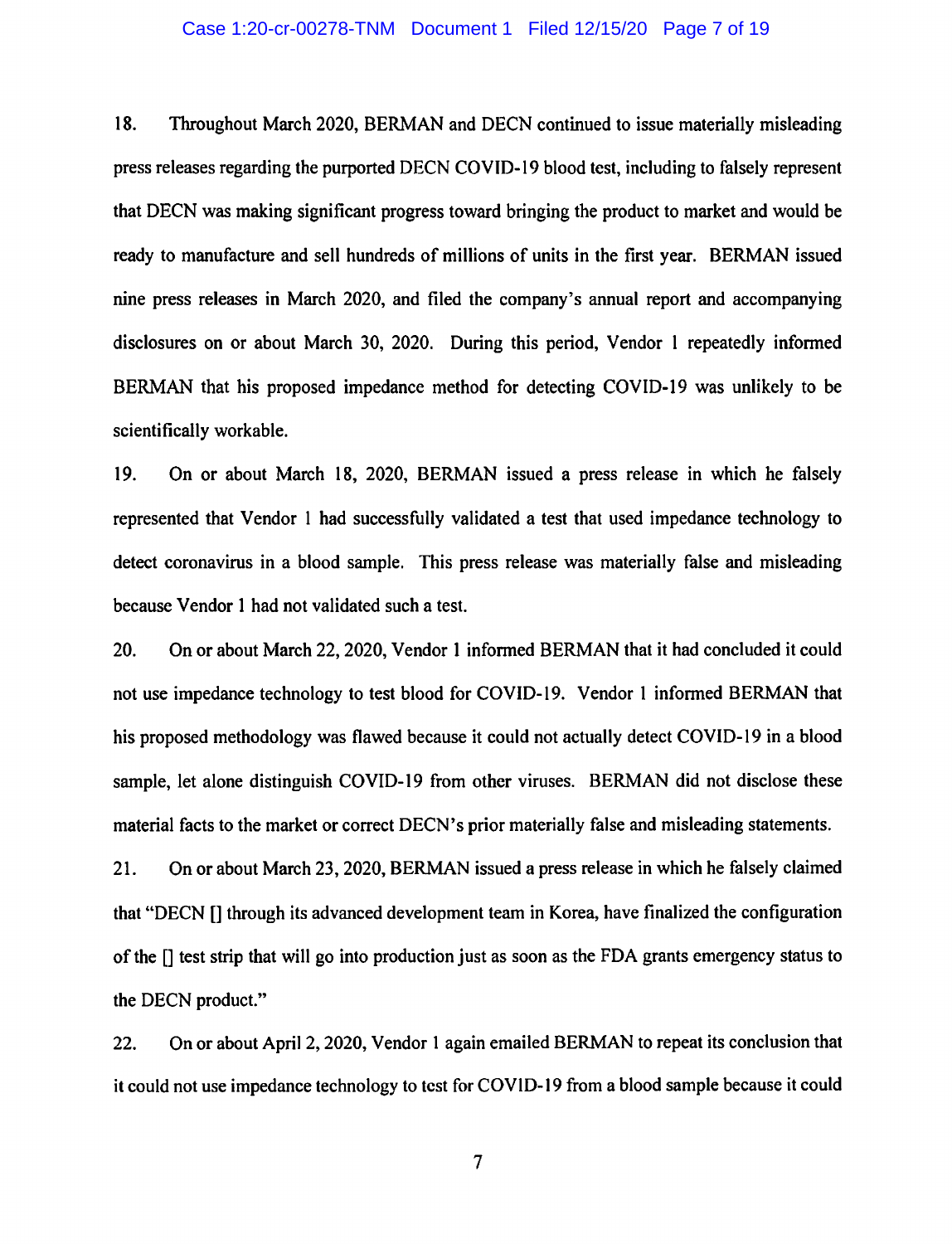#### Case 1:20-cr-00278-TNM Document 1 Filed 12/15/20 Page 8 of 19

not actually detect COVID-19 in a blood sample, let alone distinguish COVID-19 from other viruses. BERMAN responded that "We will respond to this next week AFTER FDA approval. That is all we are concerned about now. FDA approval so we can raise money."

*BERMAN's Materially False and Misleading Public Statements About DECN's EUA Application* 

23. Throughout 2020, BERMAN and DECN issued press releases and periodic disclosures that contained materially false and misleading statements touting the progress of DECN's emergency use application to the FDA for use of DECN's purported COVID-19 test. BERMAN failed to disclose that DECN was unable and unwilling to conduct the type of clinical testing that the FDA required in order for companies to demonstrate that their COVID-19 test was sufficiently accurate in detecting COVID-19.

24. The FDA informed DECN that it would not be able to complete the EUA application process without such clinical testing. BERMAN concealed and disguised from the market that DECN had not actually built a prototype for use in testing and lacked the necessary insurance to conduct scientifically reliable validation testing on human beings, as required by the FDA. Without such insurance and such testing, DECN's purported COVID-19 blood test lacked the indicia of reliability that the FDA required before approving a medical device for emergency use by human beings.

25. One example of BERMAN's materially false and misleading statements about the EUA application occurred on or about March 16, 2020, when BERMAN issued a press release titled: "Emergency Waiver in Progress With U.S. FDA," in which BERMAN represented that DECN was "awaiting release of blood samples from previously infected people in Daegu, Korea, so that [DECN] can complete testing and make a final report to the U.S. FDA so that [DECN] may secure our Emergency Waiver. In the meantime, all other requests made by the FDA will be met this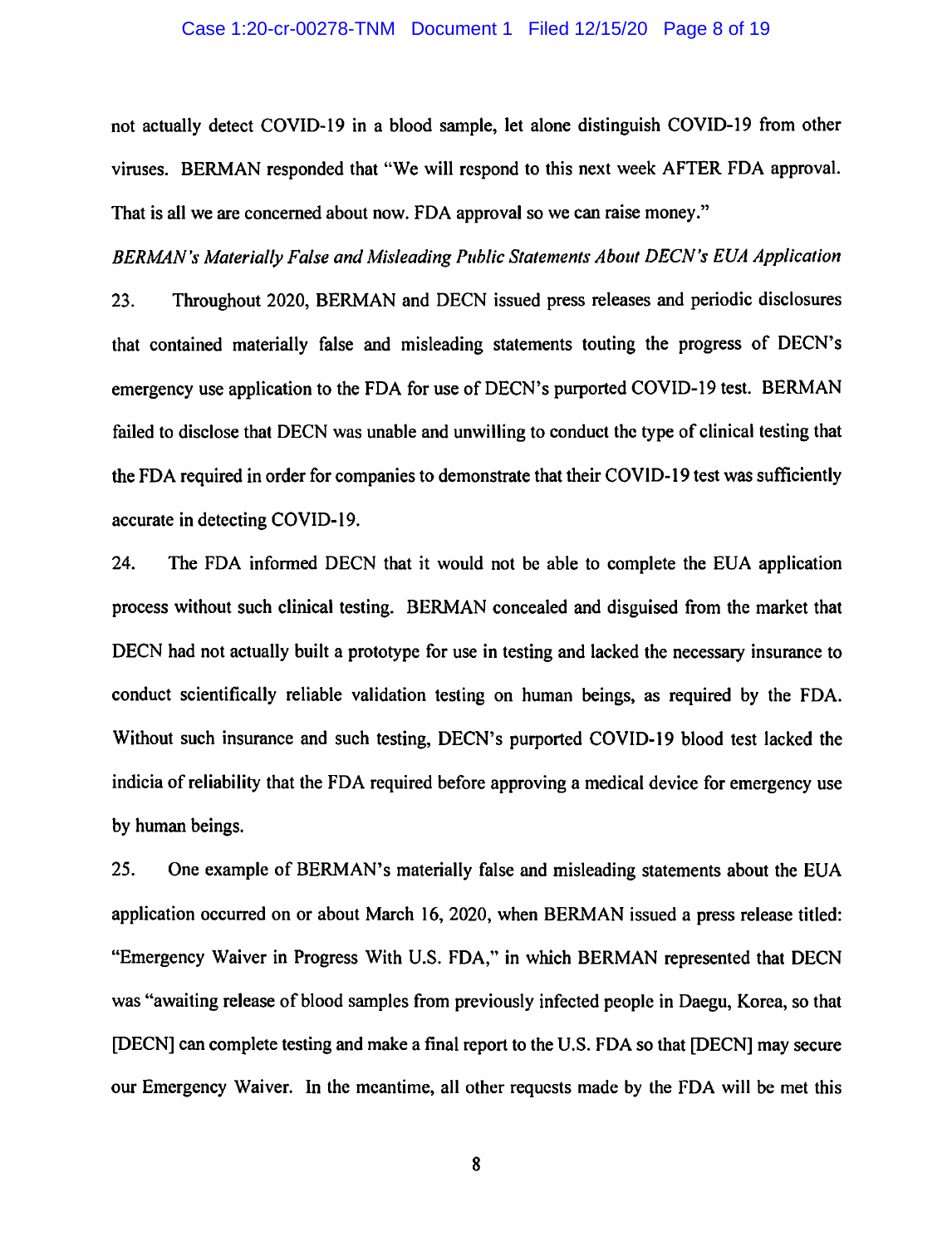#### Case 1:20-cr-00278-TNM Document 1 Filed 12/15/20 Page 9 of 19

week and next." This statement was materially false and misleading because DECN was not yet prepared to make a "final report" to the FDA, and had not yet submitted its initial EUA application. 26. On or about April 3, 2020, DECN submitted its EUA application to the FDA. On or about April 4, 2020, the FDA sent a "Pre-EUA Acknowledgment," which was a standard form letter acknowledging that it had received the application, but that did not express a view as to whether the EUA was likely to be approved.

27. On or about April 7, 2020, BERMAN issued a press release characterizing DECN's receipt of the FDA acknowledgement letter as a "grant by the FDA" and a "major milestone." BERMAN further stated that, in response to DECN's submission of its EUA application, "the FDA review staff [made clear it] was aware that [DECN's] methodology was different than those slower and older methods that had received FDA EUAs, or were in review," and provided DECN a copy of its guidance so that the company could complete its "final product testing."

28. These statements were misleading. BERMAN knew, but failed to disclose, that DECN had not yet conducted any testing showing that the company's purported test was actually capable of detecting COVID-19 in a sample of blood, let alone capable of distinguishing COVID-19 from other viruses. Moreover, contrary to the representations he made in the April 7, 2020, press release, BERMAN knew that DECN was not prepared to conduct "final" product testing and that the FDA was not on the verge of approving the company's application for emergency use of its purported COVID-19 blood test.

29. In the following weeks, the FDA told BERMAN that it would not approve the EUA unless DECN conducted clinical testing, which BERMAN knew DECN was unable to do because of a lack of financial resources and insurance coverage necessary for clinical testing.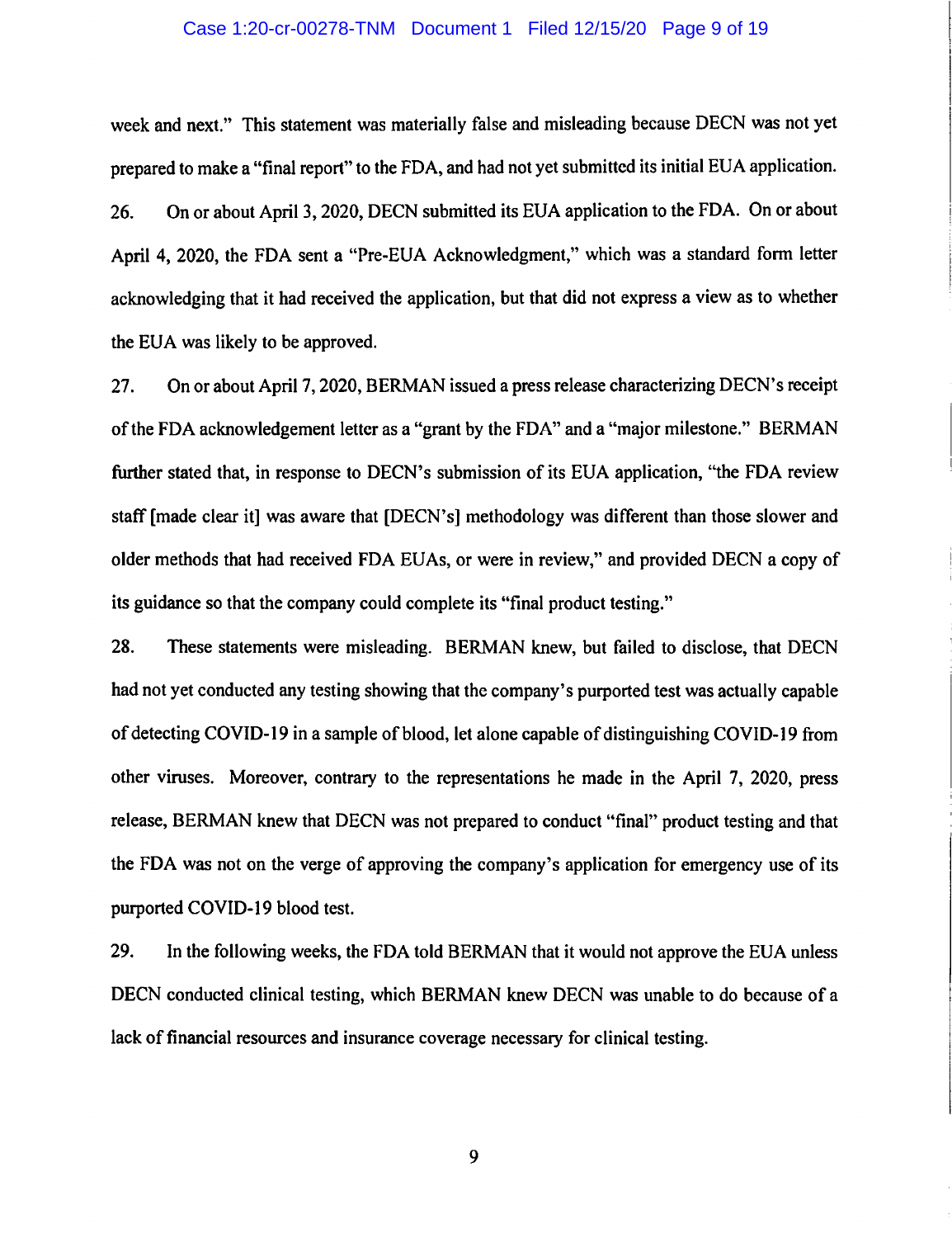#### Case 1:20-cr-00278-TNM Document 1 Filed 12/15/20 Page 10 of 19

30. Since BERMAN knew that DECN could not meet the FDA's testing requirements, BERMAN hired consultants to assist him with pressuring the FDA to approve DECN's EUA application. BERMAN, through his consultants, also began pressuring Members of Congress to engage the FDA on DECN's behalf, in the hope of influencing the FDA's EUA process.

31. On or about April 21, 2020, the consultants circulated "talking points" which had been "approved for use by" BERMAN. The talking points for Members of Congress stated BERMAN's actual view that that DECN's EUA application was originally "moth-balled" and then "stuck in limbo" due to FDA inaction. BERMAN was therefore aware that FDA approval was not imminent, although BERMAN concealed this material fact from the market.

32. On or about April 23, 2020, BERMAN issued a press release stating that DECN had "completed discussions and have come to an understanding with the FDA on all of the testing required to receive the EUA. We plan to engage a specialty reference laboratory to complete this testing in the next 10 days. Testing should take about a week."

33. These statements were materially false and misleading because, as BERMAN well knew, DECN had not come to an understanding with the FDA on all of the testing required to receive the EUA; in truth, DECN was neither willing nor able to comply with the FDA's testing requirements; at that point, it had conducted no testing whatsoever to demonstrate that the impedance technology could accurately detect COVID-19 in blood.

34. On or about April 23, 2020, the SEC suspended trading in DECN stock due to questions regarding the accuracy of information in DECN's press releases regarding COVID-19. The SEC had an open investigation into DECN at this time. Between early March 2020 and the trading suspension, DECN's stock price had risen by over 1500%, as a result of purchases and sales of DECN securities.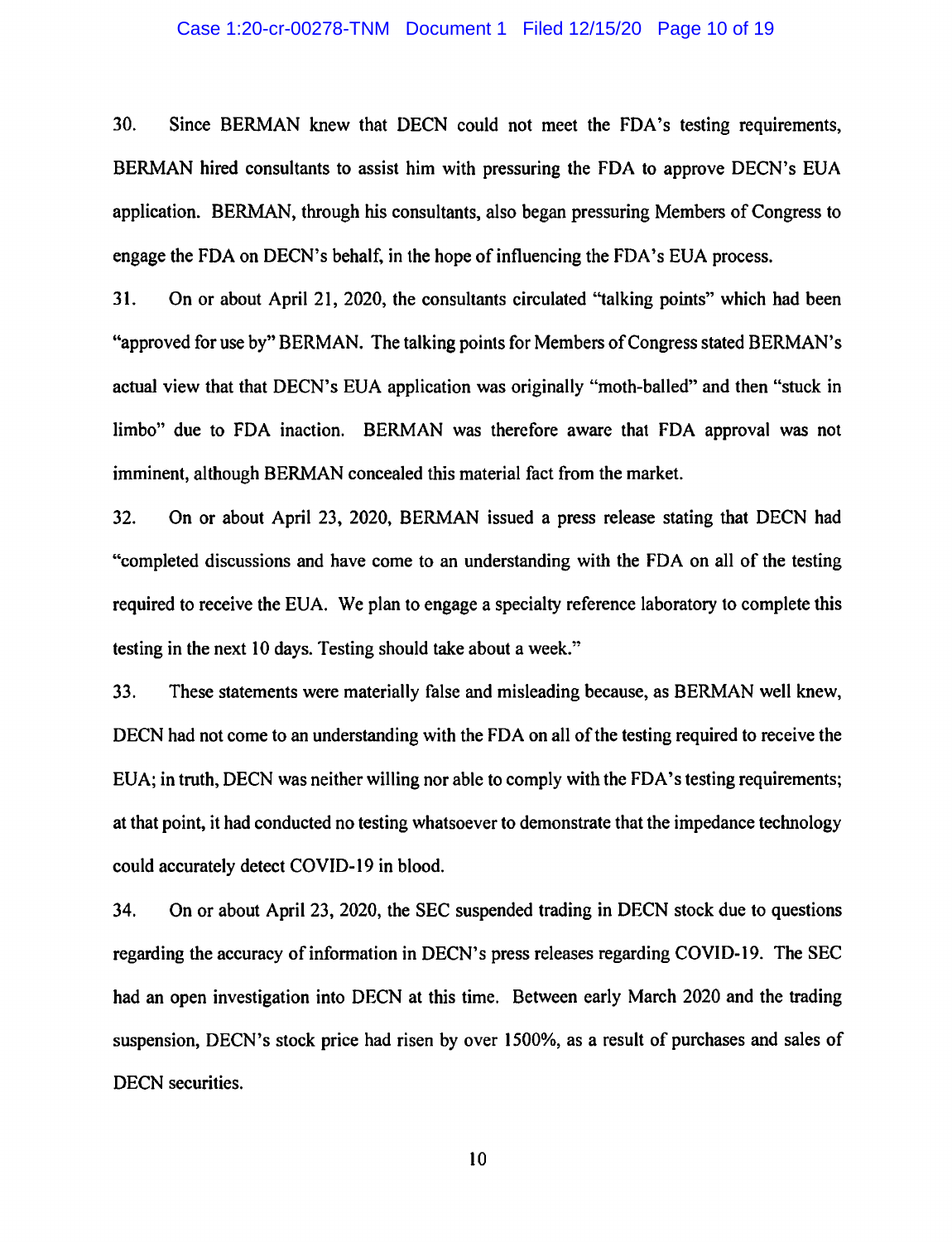#### Case 1:20-cr-00278-TNM Document 1 Filed 12/15/20 Page 11 of 19

35. In the following months, DECN still did not take any steps to develop a COVID-19 test, validate the accuracy of the impedance method for detecting COVID-19, conduct the clinical studies required by the FDA, or receive FDA authorization related to the DECN COVID-19 blood test. Nevertheless, BERMAN continued to issue materially false and misleading statements to investors. For example, on or about July 10, 2020, BERMAN issued a press release representing that DECN's COVID-19 blood test was functional, "producing results at :10.5 seconds," and that DECN continued working toward completing the EUA application process by completing the FDA's testing requirements. BERMAN well knew that these statements were materially false and misleading, since Person 1 had repeatedly expressed concerns to BERMAN that COVID-19 may not be present in blood at all or in detectable amounts, DECN's purported COVID-19 blood test had never been developed nor reliably tested, and BERMAN was unwilling and unable to take the steps necessary to conduct the type of clinical testing required by the FDA.

### *BERMAN's Use of a Fake Identity to Tout DECN Stock on Investor Message Boards*

36. Investors Hub ("iHUB") was a public website and message board service used by investors and potential investors in publicly-traded stocks. iHUB offered a variety of online tools for investors to use when researching securities, including message boards. iHUB was widely used by OTC investors in DECN and other similar stocks.

37. BERMAN created an alias, "plutoniumimplosion," for use on the iHUB message board for DECN. BERMAN, posting under plutoniumimplosion, did not disclose his true identity or involvement with DECN; indeed, through the plutoniumimplosion alias, BERMAN denied that he was BERMAN in a public post on at least one occasion. While using the alias plutoniumimplosion, BERMAN falsely claimed to be an independent shareholder who had owned DECN stock for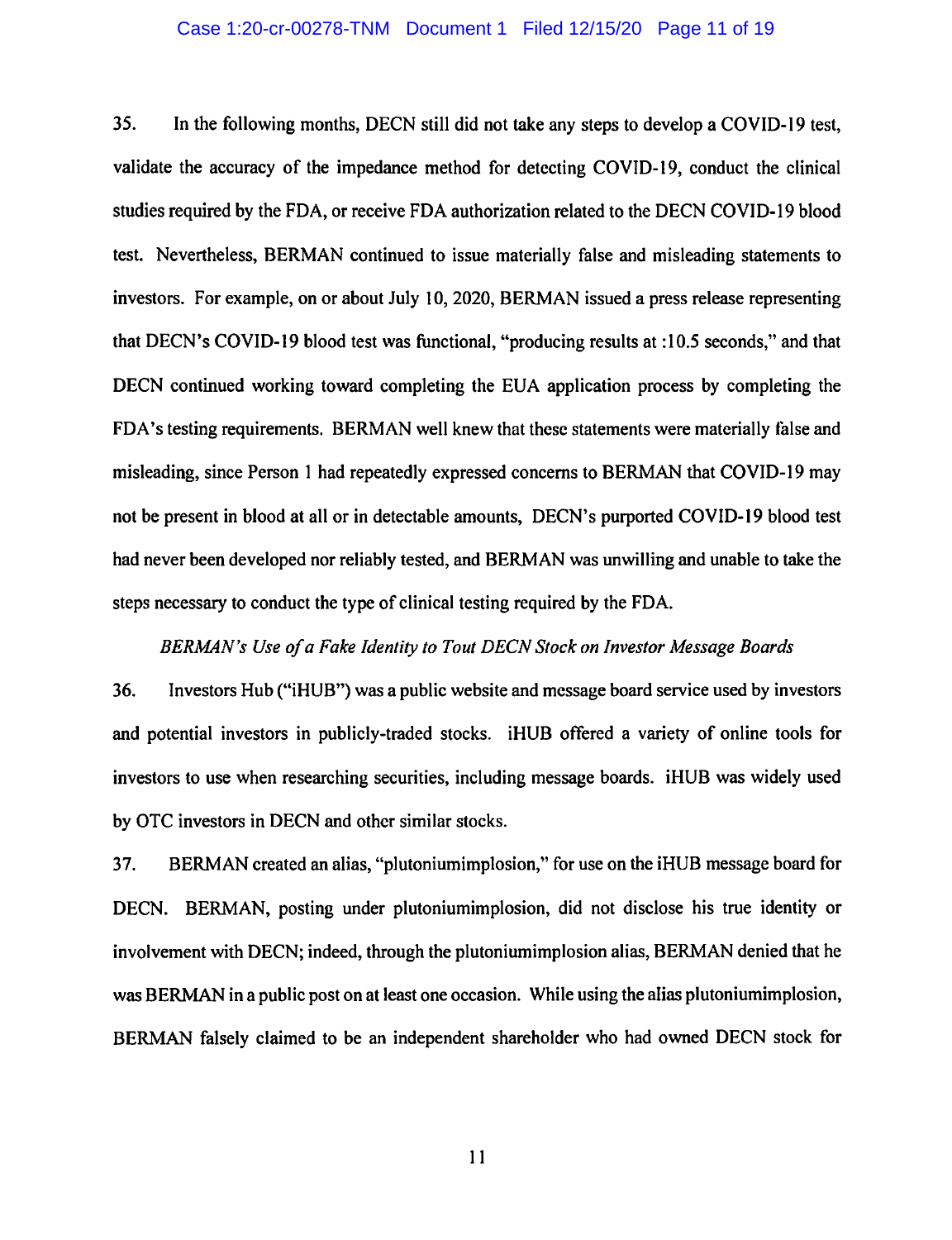#### Case 1:20-cr-00278-TNM Document 1 Filed 12/15/20 Page 12 of 19

nearly twenty years. BERMAN also falsely claimed that he was an industry insider with years of experience working for medical device manufacturers.

38. Between on or about March 1, 2020, and on or about August 15, 2020, BERMAN posted over a thousand messages to the iHUB DECN message board, in order to promote DECN and pump the stock price higher.

39. BERMAN's messages also responded to investor concerns and doubts regarding the accuracy of DECN's public statements about its COVID-19 blood test. For example, on or about March 12, 2020, an investor questioned whether anybody actually believed that DECN would be ready to bring to market and sell hundreds of millions of units in the first year. BERMAN wrote (using his alias):

I do. And my company has looked at this situation/opportunity and we believe that the first year worldwide demand for a screening product will be close to 3 billion kits. Eventually large pharma and copy cats will get into the market, or perhaps there are companies a little ahead of DECN. But by and large DECN is, by hook, crook or luck, is in the forefront no matter how loud the naysayers are. But then again the 5-6 message board posters may be right and Mr. Berman will find himself in jail or prison.

40. On or about March 25, 2020, after an investor questioned whether DECN could bring its product to market, BERMAN posted (using his alias):

Not if my company manufactures them. We have excess factory capacity in Korea and Japan. And by the way, DECN CEO Berman knows us well and we do not at all think of him like posters ... are trying to make us all believe. We know CEO Berman well and we have reviewed the product specifications and find them to be game changing.

41. BERMAN also used his alias to attempt to threaten and intimidate individuals who approached the SEC and other regulators regarding DECN. BERMAN stated that he "hope(d] [the list of people that complained to the SEC] have indemnification agreements with the SEC, and they better have been accurate when they listed their allegations." BERMAN also repeatedly warned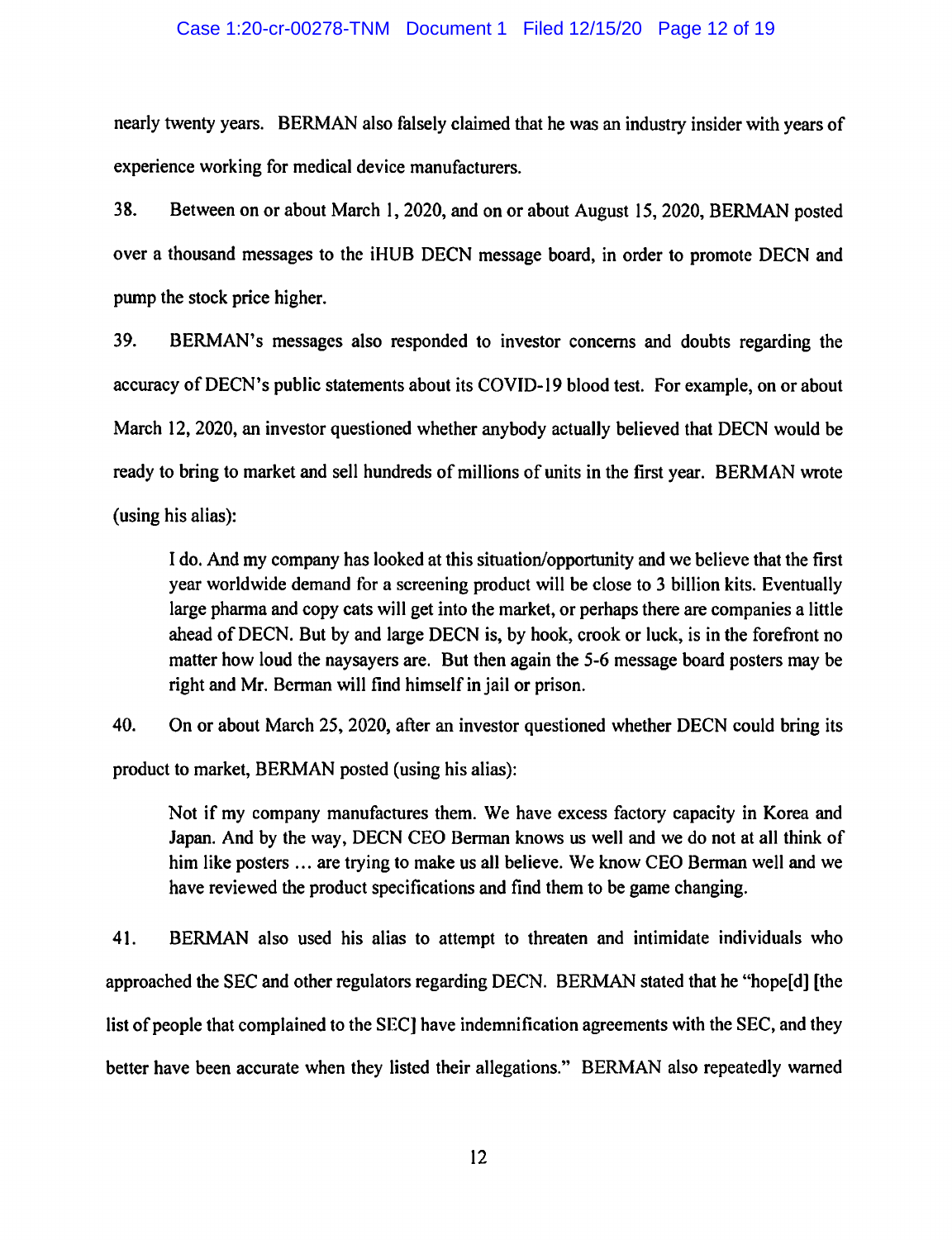#### Case 1:20-cr-00278-TNM Document 1 Filed 12/15/20 Page 13 of 19

about what he called "knock knock day," implying that the authorities would show up at the homes of the individuals who had complained about DECN and arrest them.

42. BERMAN continued to conceal and disguise his use of the iHUB message board to communicate with and influence investors. On or about October 9, 2020, Berman provided sworn testimony to the SEC in Washington, D.C. When asked under oath about his use of message boards, BERMAN falsely stated: "Yeah. I've not been a part of .... Investors Hub Daily."

43. On or about October 27, 2020, BERMAN falsely told federal law enforcement agents that he was not involved with the message boards.

#### *BERMAN Directs Purported Shareholder Letter Calling for an End to the SEC's Investigation*

44. On or about April 23, 2020, as discussed above, the SEC announced it was suspending trading in DECN securities, citing questions about the accuracy of DECN's public statements about its COVID-19 blood test.

45. BERMAN responded to the trading suspension by denying the SEC's allegations.

46. In an email sent to Vendor I, BERMAN stated "my company cannot raise money based on GenViro news as long as the SEC is investigating us."

47. In an attempt to end the SEC's investigation and resume raising money, BERMAN enlisted a long-time DECN shareholder, Person 2, to write a "shareholder letter" to the SEC. BERMAN played a significant role in developing, reviewing, and editing the purported shareholder letter. For example, BERMAN provided information to Person 2 to include in the shareholder letter, outlined themes, and reviewed drafts and made extensive comments and line edits. BERMAN also instructed Person 2 about how, when, and to whom to send the shareholder letter.

48. BERMAN also encouraged Person 2 to gather signatures from a certain number of shareholders before sending the letter to the SEC. Person 2, in concert with BERMAN, used the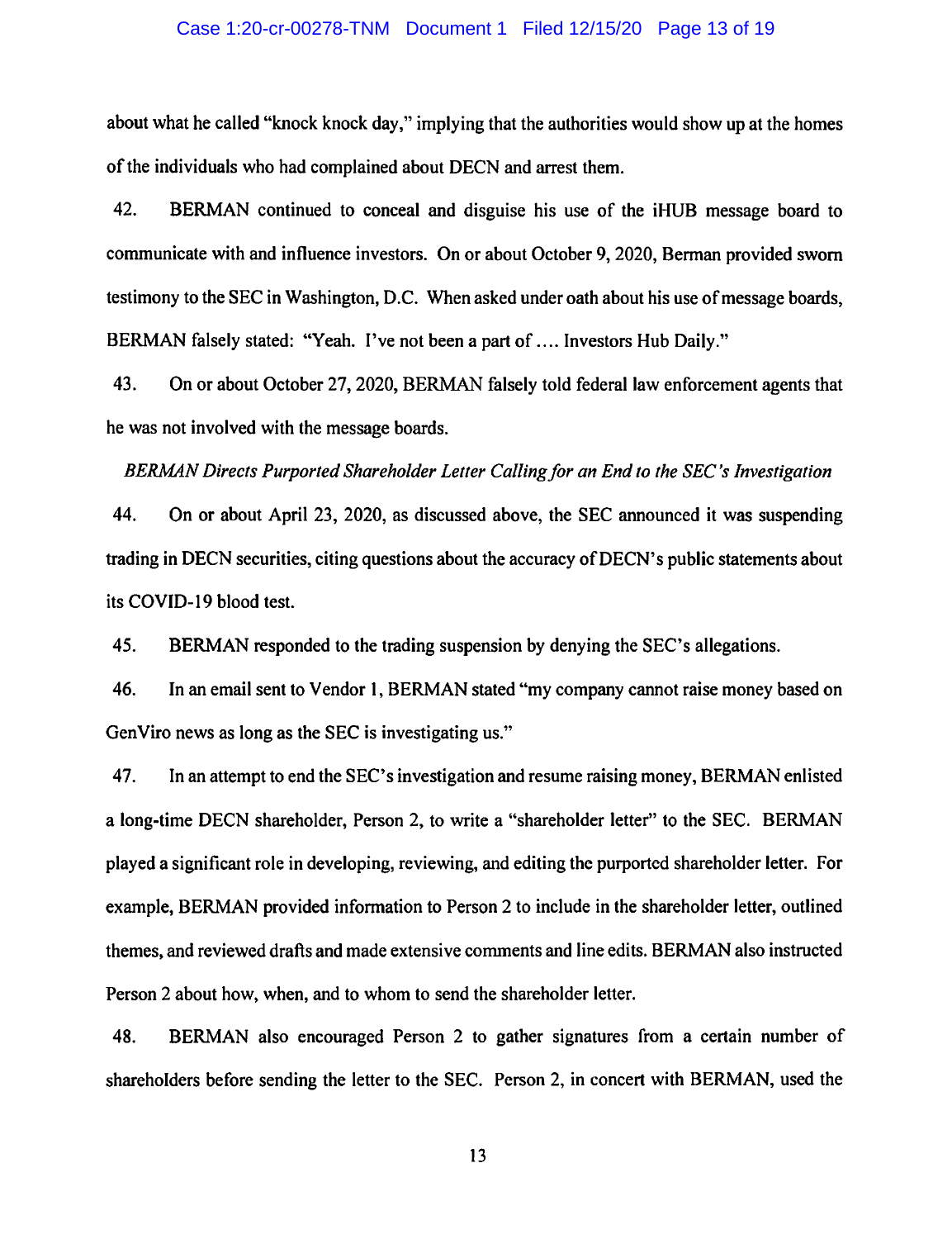#### Case 1:20-cr-00278-TNM Document 1 Filed 12/15/20 Page 14 of 19

alias "Bret Weir" to quietly gather shareholder signatures and conceal their involvement in developing the purported shareholder letter.

49. The 19-page shareholder letter accused the SEC of unethical and inappropriate conduct against DECN. For example, the letter levied allegations of "bias and possibly collusion between the SEC investigators and rogue message board posters many of whom are also perhaps cyber criminals, who aim to destroy Decision Diagnostics Corp., and with that the chance to possibly curtail the spread of COVID-19 and return normalcy to all Americans." The shareholder letter further asserted that the SEC's actions between April and June 2020 "are damaging to humanity with respect to the creation, development and, we hope (as should you and every American), emergency use authorization of the GenViro! products to assist in the detection of the deadly Coronavirus." The shareholder letter also accused the SEC of using an "official [] purpose" as pretext to make submissions that were really intended "to pile on and to demean [] Mr. Berman."

50. After the shareholder letter had been sent to the SEC, BERMAN proceeded to post on iHub about this and other purported shareholder letters to the SEC. For example, on or about June 8, 2020, BERMAN posted, using his alias, that: "The rumor du jour is that DECN is going to post [on the OTC Markets website] the DECN Shareholder letter to the SEC. I understand names are named. The letter is long, complete and terrifying if you're certain people. It should make for good reading. I will comment on this letter after I have a chance to review it in detail." BERMAN further posted that "Berman had nothing to do with the letter. But I did, and so did almost 60 other shareholders. Knock knock day gets closer."

51. On or about June 13, 2020, BERMAN further posted, using his alias: "You would be surprised how much weight that Shareholder Letter has carried. And I believe there will be another one that takes the May 20, 2020 Fredo [Last Name of SEC Staff Attorney] fantasy/hit job piece and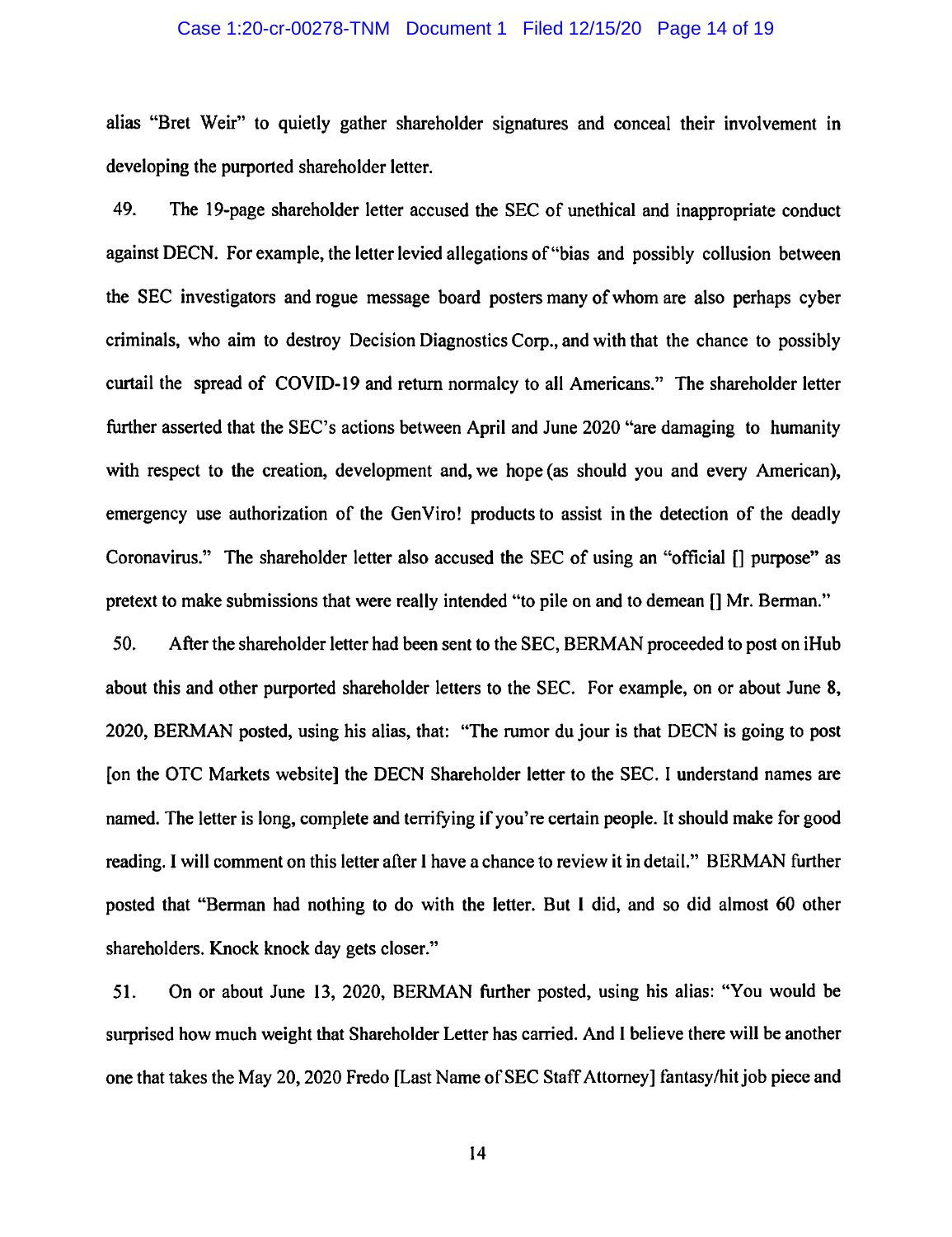#### Case 1:20-cr-00278-TNM Document 1 Filed 12/15/20 Page 15 of 19

brings Shareholder concerns up to the moment. I will consider it an honor to work on this 2nd Shareholder letter."

52. These letters were intended to bring about the end of the SEC investigation and allow BERMAN to continue to raising money using his false and misleading statements about DECN's purported COVID-19 testing capability.

53. On or about October 27, 2020, BERMAN falsely told federal law enforcement agents that neither he nor DECN had been involved with the shareholder letters, stating that "we had nothing to do with the shareholder letter."

54. As a result of the fraudulent scheme detailed above, DECN investors lost millions of dollars by, among other things, purchasing DECN common stock at artificially inflated prices and selling their shares at a loss.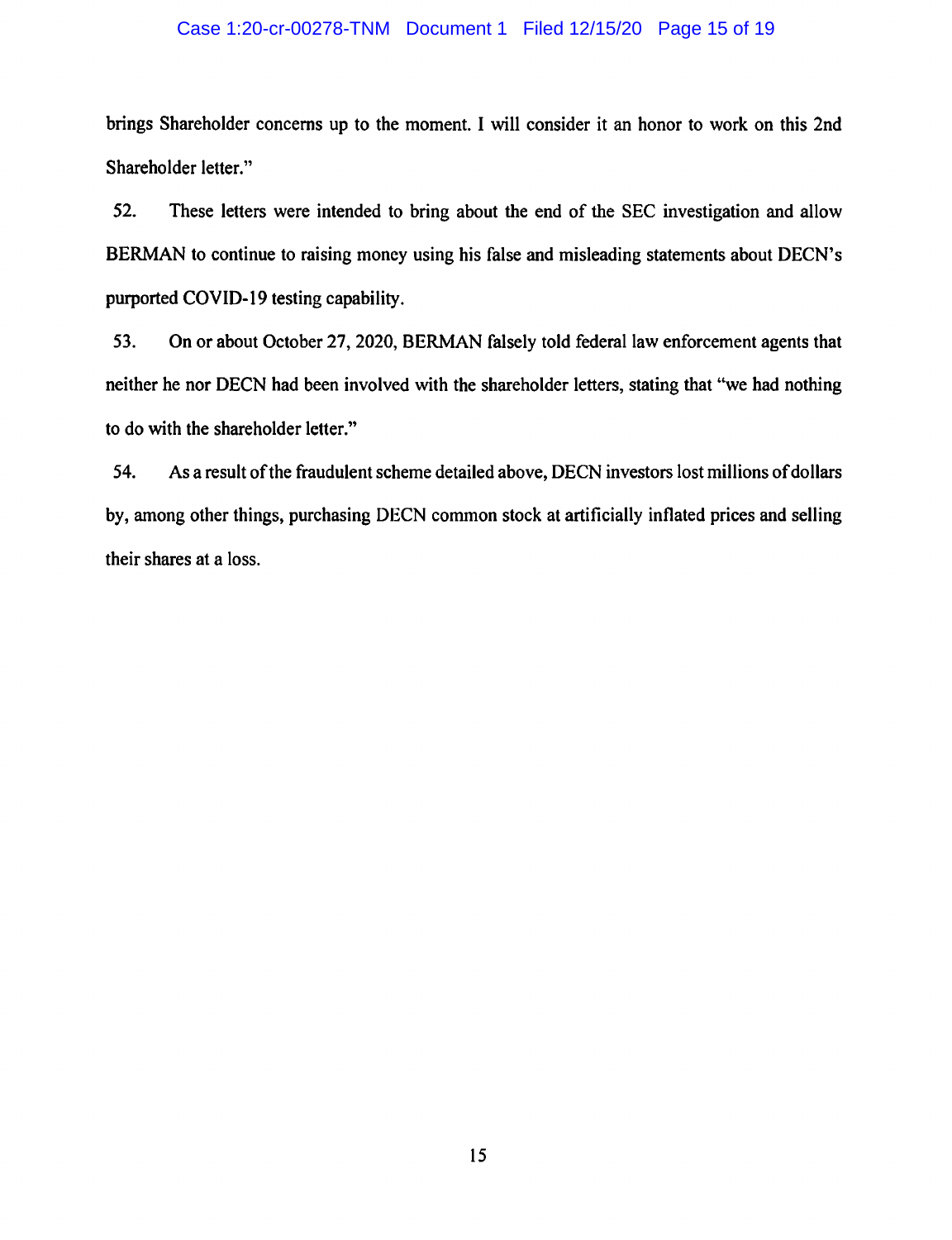#### **COUNT ONE**

## **(15 U.S.C.** §§ **78j** & **78ff, 17 C.F.R.** § **240.lObS** - **Securities Fraud)**

*55.* Paragraphs 1 through 54 of this Indictment are realleged and incorporated by reference as though fully set forth herein.

56. From at least in or around February 2020 through in or around December 2020, in the District of Columbia and elsewhere, the defendant,

## **KEITH BERMAN**

willfully and knowingly, directly and indirectly, by the use of the means and instrumentalities of interstate commerce, the mails, and the facilities of national securities exchanges, in connection with the purchase and sale of securities, did use and employ manipulative and deceptive devices and contrivances, and aided and abetted others known and unknown to the grand jury, in violation of Title 15, United States Code, Sections 78j and 78ff, Title 17, Code of Federal Regulations, Sections 240.10b5, and Title 18, United States Code, Section 2, by: (a) employing devices, schemes and artifices to defraud; (b) making, and causing others to make, untrue statements of material facts and omitting to state material facts necessary in order to make the statements made, in the light of the circumstances under which they were made, not misleading; and (c) engaging in acts, practices, and courses of business which operated and would operate as a fraud and deceit upon purchasers and sellers of DECN securities; to wit, BERMAN issued materially false and misleading public statements regarding DECN's COVID-19 testing capabilities.

All in violation of Title 15, United States Code, Sections 78j and 78ff, Title 17, Code of Federal Regulations, Section 240.1 0b-5, and Title 18, United States Code, Section 2.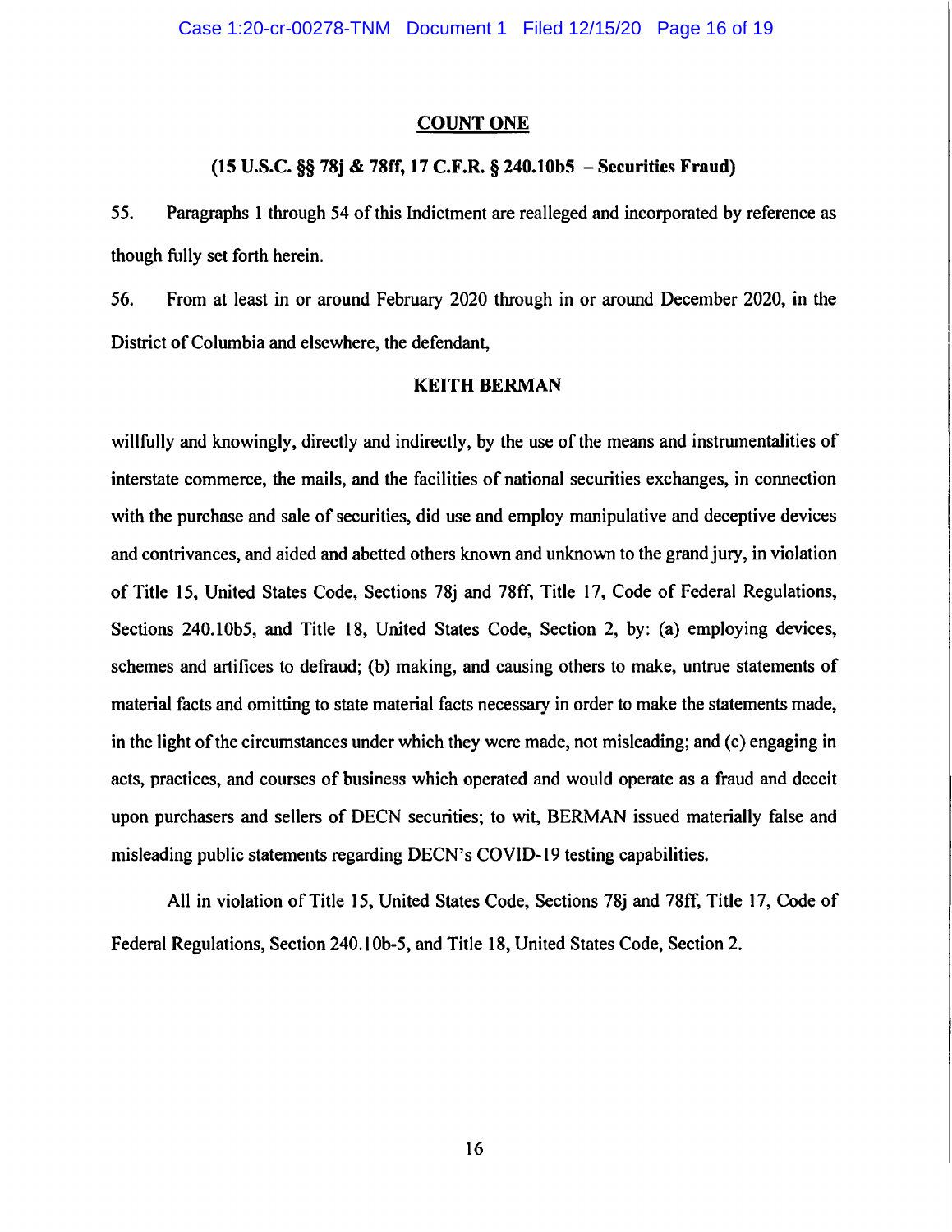# **COUNT TWO (18 U.S.C.** § **1001** - **False Statements)**

57. Paragraphs 1 through 54 of the Indictment are re-alleged and incorporated by reference as though fully set forth herein.

58. On or about October 9, 2020, in the District of Columbia and elsewhere, in a matter within the jurisdiction of the executive branch of the Government of the United States, the defendant,

# **KEITH BERMAN**

did knowingly and willfully make materially false, fictitious, and fraudulent statements and representations, to wit, in sworn testimony before the U.S. Securities and Exchange Commission, BERMAN falsely stated that he was not involved with posting on Investors Hub message boards.

All in violation of Title 18, United States Code, Sections 1001(a)(2) and 2.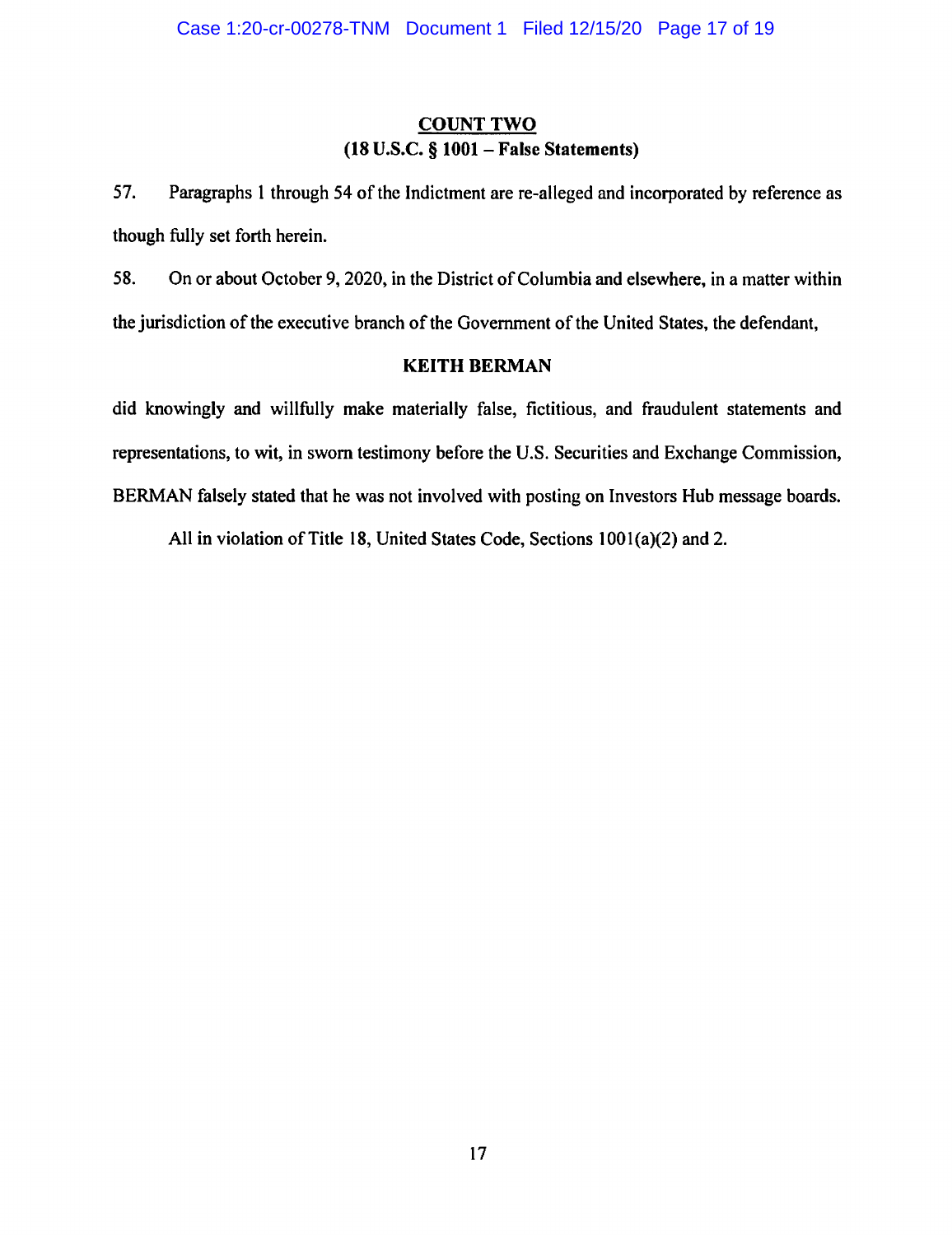#### **FORFEITURE ALLEGATION**

The Grand Jury further charges that:

59. The allegations contained in paragraphs 1 through 54 of this Indictment are hereby realleged and incorporated by reference for the purpose of alleging forfeiture pursuant to Title 18, United States Code, Section 981(a)(l)(C), and Title 28, United States Code, Section 246l(c).

60. Pursuant to 18 U.S.C. §  $981(a)(1)(C)$ , and 28 U.S.C. § 2461(c), upon conviction of an offense in violation of Count One, as alleged in this Indictment, defendant,

# **KEITH BERMAN,**

shall forfeit to the United States of America any property, real or personal, which constitutes or is derived from proceeds traceable to the scheme to defraud. The property to be forfeited includes, but is not limited to, a money judgment in the amount of the total loss caused by the defendants' criminal conduct, as determined by the Court at sentencing.

61. If any of the property described above, as a result of any act or omission of the defendants:

- a. cannot be located upon the exercise of due diligence;
- b. has been transferred or sold to, or deposited with, a third party;
- c. has been placed beyond the jurisdiction of the court;
- d. has been substantially diminished in value; or
- e. has been commingled with other property which cannot be divided without difficulty,

the United States of America shall be entitled to forfeiture of substitute property pursuant to Title 21, United States Code, Section 853(p ), as incorporated by Title 28, United States Code, Section 2461(c).